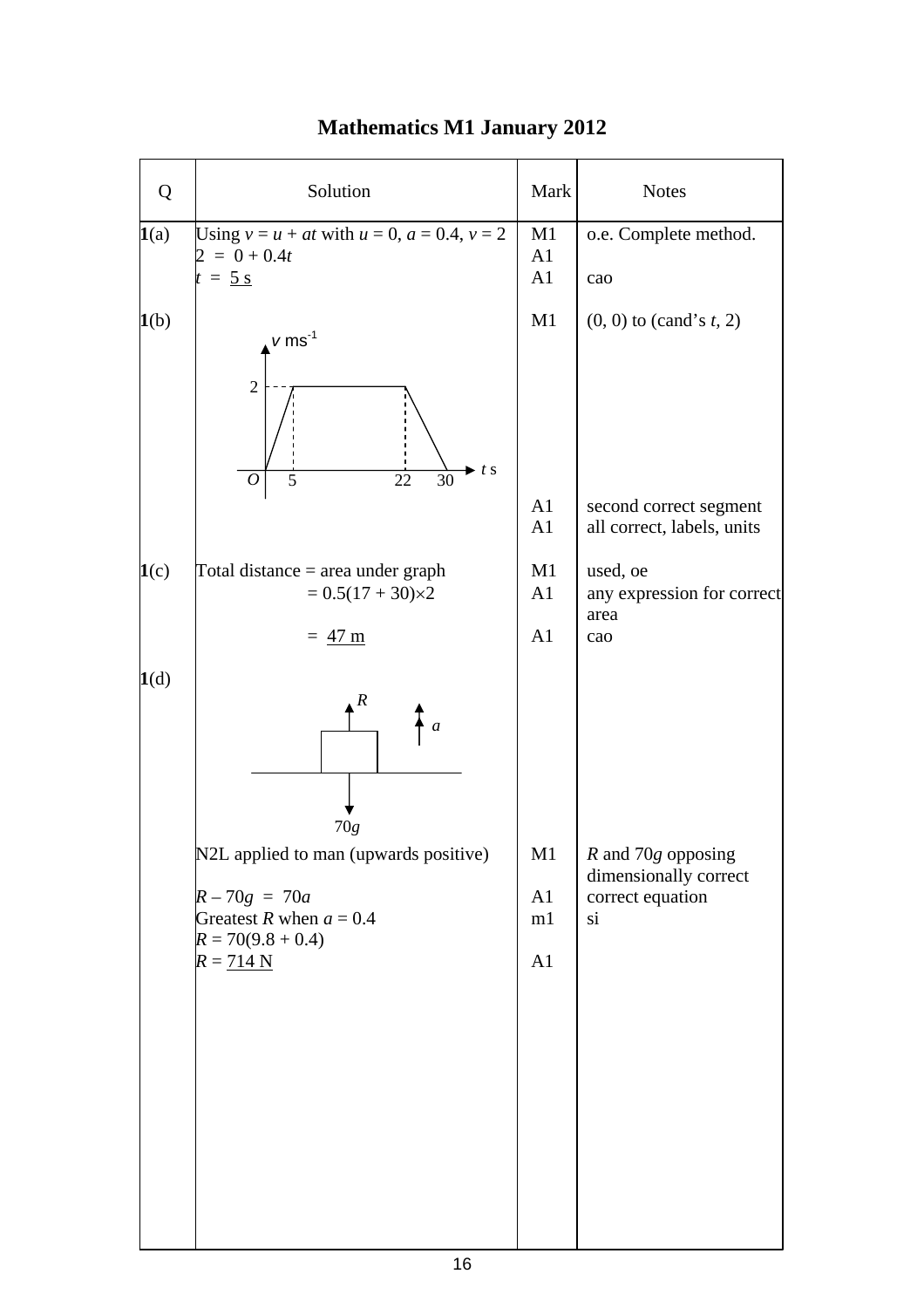| Q    | Solution                                                                                        | Mark           | <b>Notes</b>                                          |
|------|-------------------------------------------------------------------------------------------------|----------------|-------------------------------------------------------|
| 2.   | $\frac{3}{2}$<br>$-2$<br>$\boldsymbol{A}$<br>$\boldsymbol{B}$<br>5 kg<br>4 kg<br>$v_A$<br>$v_B$ |                |                                                       |
| 2(a) | Conservation of momentum<br>$4 \times 3 + 5 \times (-2) = 4v_A + 5v_B$<br>$4v_A + 5v_B = 2$     | M1<br>A1       | attempted<br>correct equation                         |
|      | Restitution<br>$v_B - v_A = -0.2(-2 - 3)$<br>$-4v_B + 4v_A = 4$<br>$9v_B = 6$                   | M1<br>A1<br>m1 | attempted<br>correct equation<br>attempt to eliminate |
|      | $v_B = \frac{2}{3}$                                                                             | A1             | cao                                                   |
|      | $v_A = -\frac{1}{3}$                                                                            | A1             | cao                                                   |
| 2(b) | Speed after collision with wall = $0.6v_B$<br>$= 0.4$                                           | M1<br>A1       | ft cand's $v_B$                                       |
|      | Impulse = $m_B$ $\left(\frac{2}{3} + \frac{2}{5}\right)$                                        | M1             |                                                       |
|      | $=\frac{16}{3}$ Ns                                                                              | A1             | ft candidate's speeds                                 |
|      |                                                                                                 |                |                                                       |
|      |                                                                                                 |                |                                                       |
|      |                                                                                                 |                |                                                       |
|      |                                                                                                 |                |                                                       |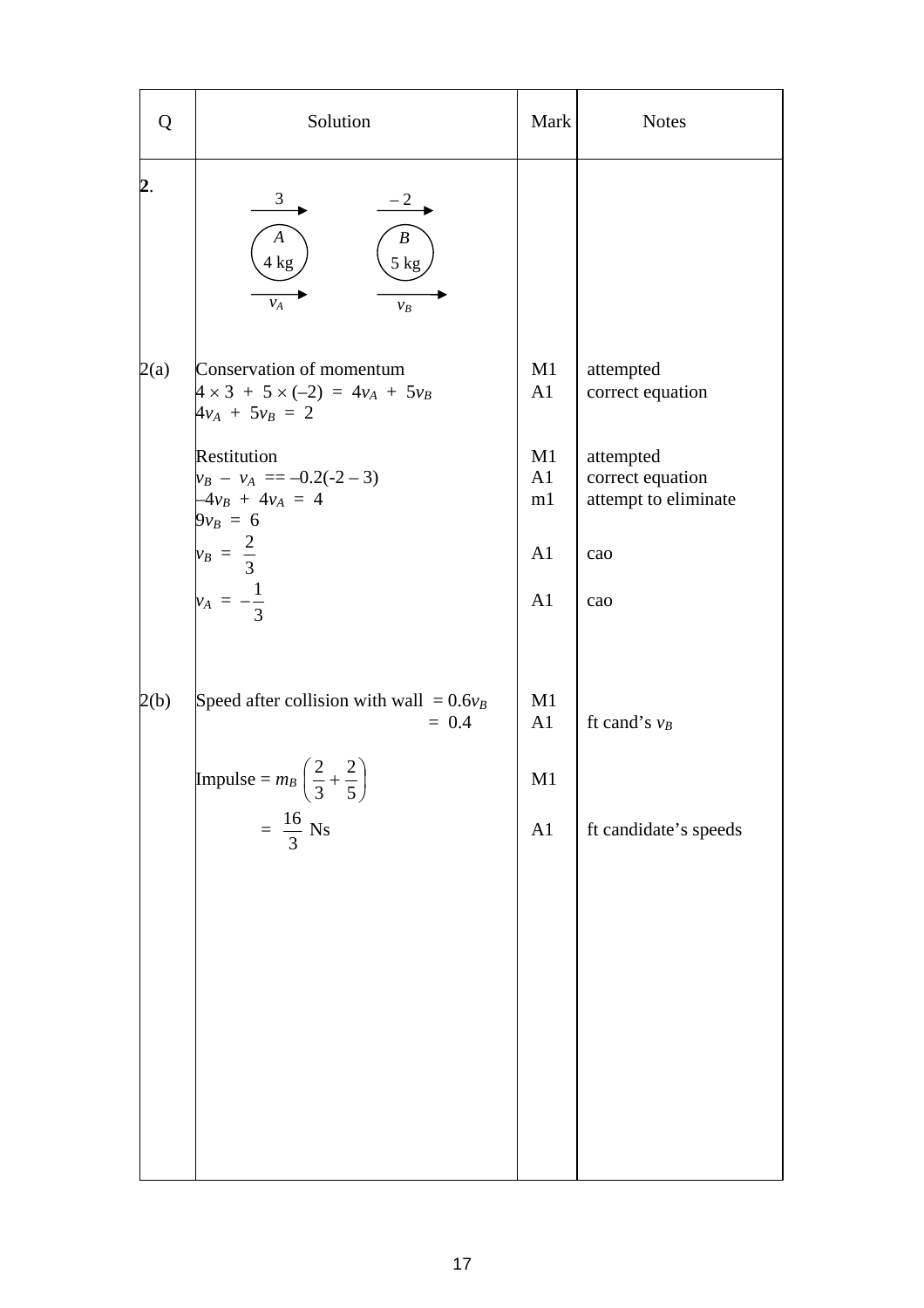| Q    | Solution                                                                                               | Mark     | <b>Notes</b>                                         |
|------|--------------------------------------------------------------------------------------------------------|----------|------------------------------------------------------|
| 3(a) | $\cal R$<br>F<br>80g                                                                                   |          |                                                      |
|      | Resolve perpendicular to plane<br>$R = 80g \cos \alpha (=64g)$                                         | M1<br>A1 | dimensionally correct                                |
| 3(b) | Resolve parallel to plane<br>$F = 80g \sin \alpha (=48g)$                                              | M1<br>A1 | dimensionally correct                                |
|      | $\mu = \frac{F}{R}$<br>$\mu = \frac{3}{4}$                                                             | m1<br>A1 | cao                                                  |
| 3(c) | $\boldsymbol{R}$<br>Т<br>F<br>$\mathbf{V}_{80g}$                                                       |          |                                                      |
|      | N2L applied to body<br>$T - F - 80g \sin \alpha = ma$<br>$F = \mu R$<br>$= 0.75 \times 64g$<br>$= 48g$ | M1<br>A2 | attempted. Dim correct<br>4 terms<br>$-1$ each error |
|      | $T = 80 \times 0.7 + 48g + 48g$<br>$T = 996.8 N$                                                       | A1       | $\mathop{\text{ft}}\nolimits\mu$                     |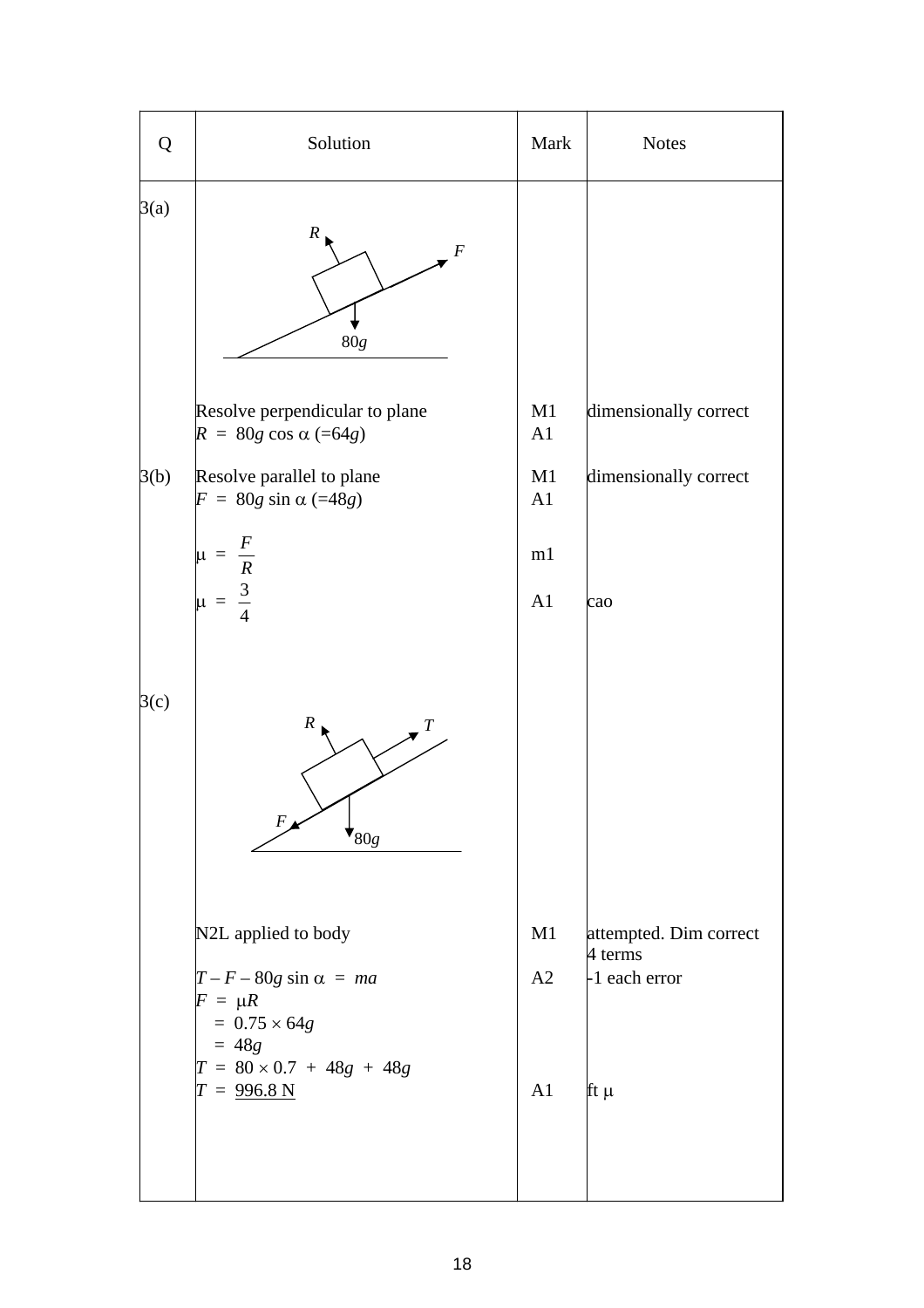| Q    | Solution                                                                                                                                          | Mark                                               | <b>Notes</b>                                             |
|------|---------------------------------------------------------------------------------------------------------------------------------------------------|----------------------------------------------------|----------------------------------------------------------|
| 4(a) | Using $s = ut + 0.5at^2$ with $a = (\pm)9.8$ ,<br>$\mu = 14.7, s = (\pm)49$<br>$-49 = 14.7t - 4.9t^2$<br>$t^2-3t-10 = 0$                          | M1<br>A <sub>1</sub>                               | complete method                                          |
|      | $(t+2)(t-5) = 0$<br>$t = 5$ s                                                                                                                     | A1                                                 |                                                          |
| 4(b) | Using $v^2 = u^2 + 2as$ with $u = 14.7$ ,<br>$a = (\pm)9.8, s = (\pm)49$<br>$v^2 = 14.7^2 + 2 \times 9.8 \times 49$<br>$v = 34.3 \text{ ms}^{-1}$ | M <sub>1</sub><br>A <sub>1</sub><br>A <sub>1</sub> | ft $t$<br>ft t                                           |
| 5(a) |                                                                                                                                                   |                                                    |                                                          |
|      | $\overline{T}$<br>$\boldsymbol{T}$<br>$\boldsymbol{A}$<br>$\boldsymbol{B}$<br>5g<br>9g<br>Apply N2L to $B$                                        | M1                                                 | 9g and $T$ opposing, dim.                                |
|      | $9g - T = 9a$                                                                                                                                     | A <sub>1</sub>                                     | correct<br>correct equ, allow $-ve\ a$                   |
|      | Apply N2L to A                                                                                                                                    | M1                                                 | $5g$ and T opposing, dim.                                |
|      | $T - 5g = 5a$                                                                                                                                     | A <sub>1</sub>                                     | Correct<br>correct equ consistent<br>With first equation |
|      | Adding<br>$14a = 4g$                                                                                                                              | m1                                                 |                                                          |
|      | $a = 2.8 \text{ ms}^{-2}$<br>$T = 63 N$                                                                                                           | A <sub>1</sub><br>A <sub>1</sub>                   | cao<br>cao                                               |
| 5(b) | Assuming the string to be light allows the<br>tension throughout the string to be<br>constant.                                                    | B1                                                 |                                                          |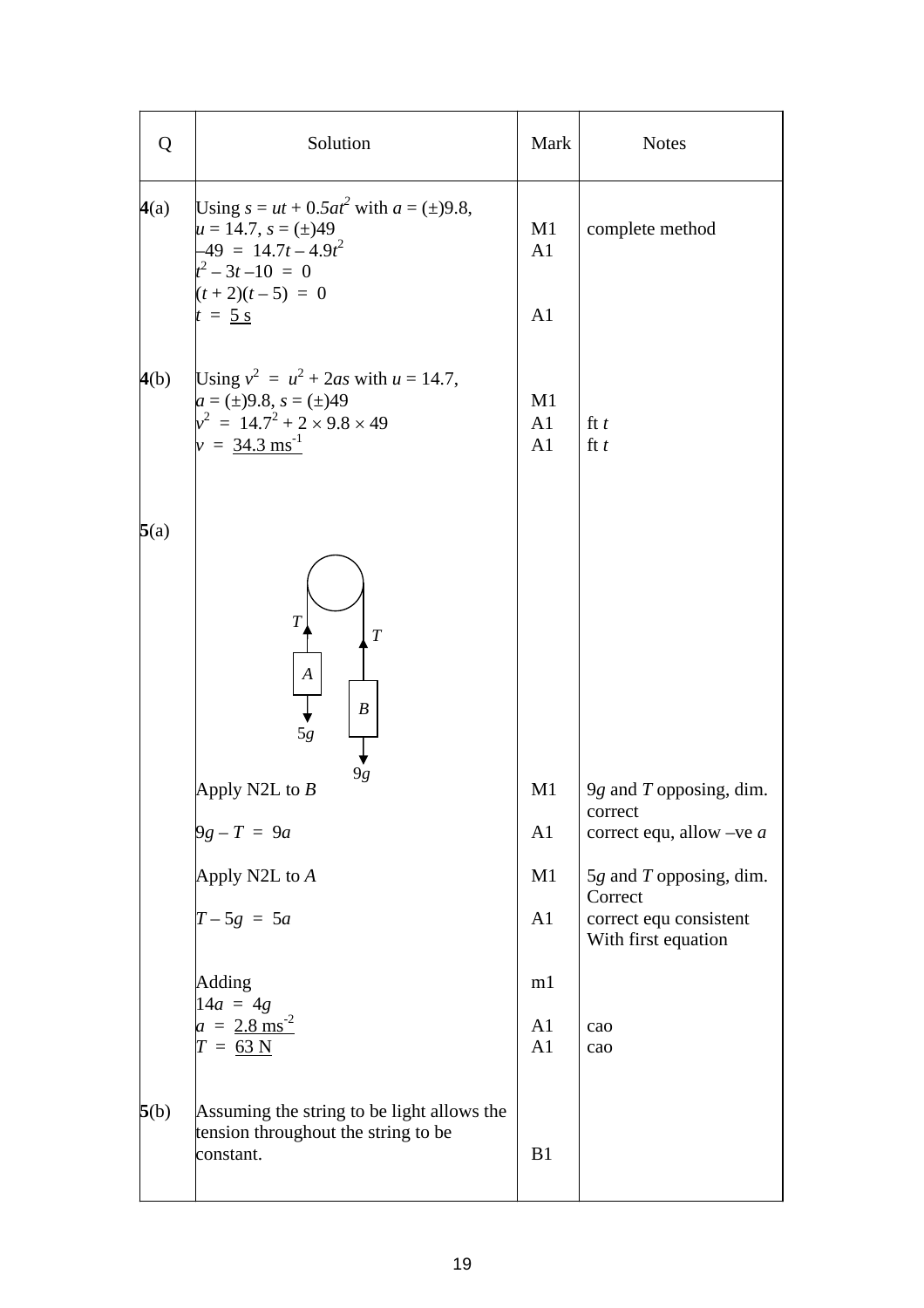| Q    | Solution                                                                                                                                                                                                                 | Mark                             | <b>Notes</b>                             |
|------|--------------------------------------------------------------------------------------------------------------------------------------------------------------------------------------------------------------------------|----------------------------------|------------------------------------------|
| 6(a) | Resolve in 12 N direction<br>$X = 12 - 16 \cos 60^{\circ}$<br>$= 4 N$<br>Resolve in 7 N direction                                                                                                                        | M1<br>A1<br>M1                   |                                          |
|      | $Y = 7 - 16 \cos 30^{\circ}$                                                                                                                                                                                             | A1                               |                                          |
|      | Resultant = $\sqrt{(4)^2 + (-6.8565)^2}$<br>$= 7.938 N$                                                                                                                                                                  | M1<br>A <sub>1</sub>             | cao                                      |
|      | $\theta = \tan^{-1} \left( \frac{6.8565}{4} \right)$                                                                                                                                                                     | M1                               | allow other way up                       |
|      | $\theta = 59.74^{\circ}$                                                                                                                                                                                                 | A <sub>1</sub>                   | ft $X, Y$                                |
| 6(b) | $\boldsymbol{R}$<br>$\blacktriangleright$ 7.9<br>$\boldsymbol{F}$<br>$\mathbf{v}_{5g}$<br>$R = 5g$<br>$F = 0.1R (= 0.1 \times 5 \times 9.8)$<br>N2L applied to particle<br>$7.9 - F = 5a$<br>$a = 0.60$ ms <sup>-2</sup> | B1<br>B1<br>M1<br>A <sub>1</sub> | ft $R$<br>dim correct, all forces<br>cao |